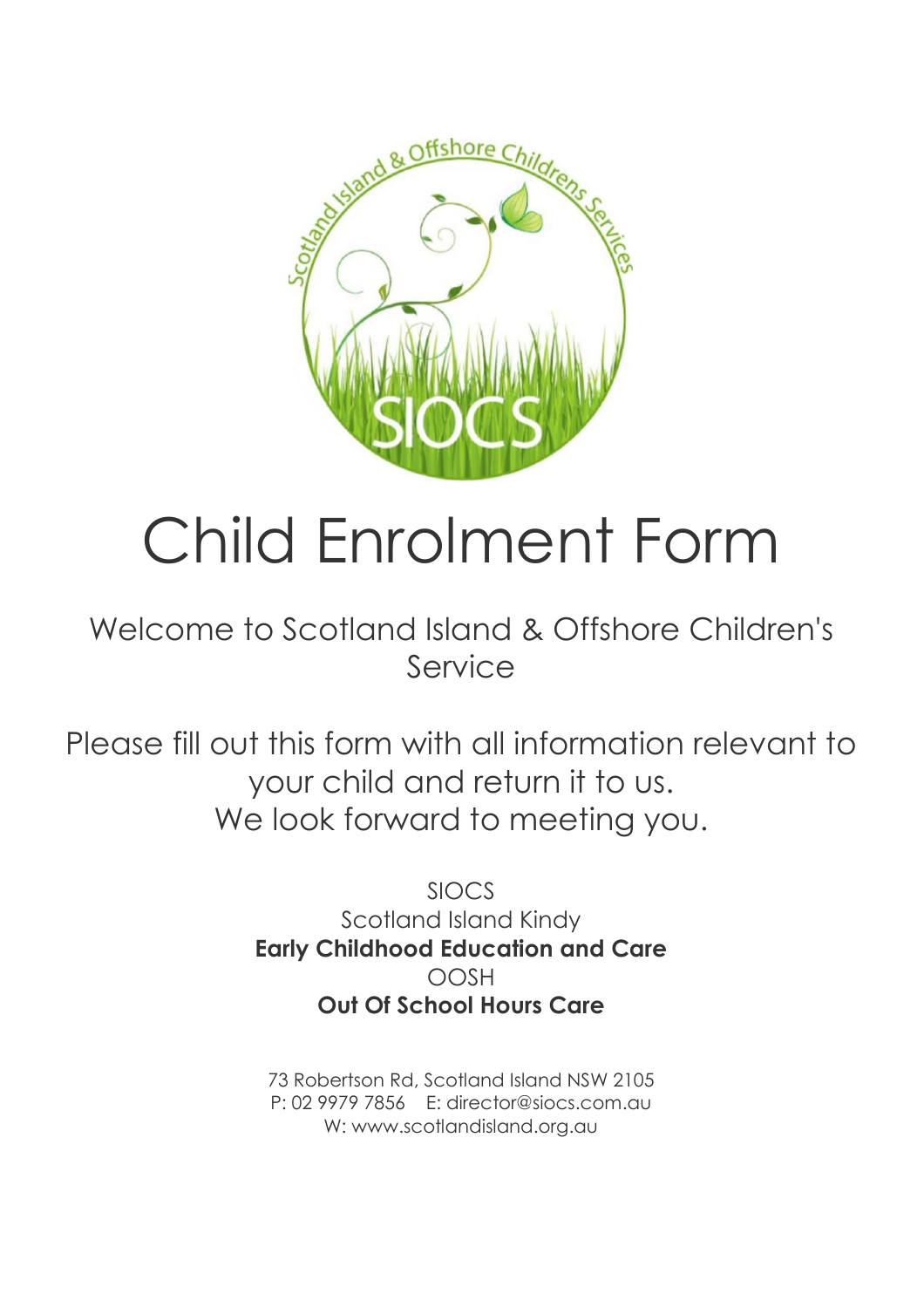

| Child Information (to be filled in by parent or guardian)                 |                                              |
|---------------------------------------------------------------------------|----------------------------------------------|
| Full Name:                                                                | Gender:                                      |
|                                                                           | <b>Q</b> Male<br>$\Box$ Female               |
| Any other or former name(s) of the child:                                 | $D.O.B$ :                                    |
| Home address:                                                             |                                              |
| Home Telephone Number:                                                    | Place of Birth:                              |
| ATSI Descent – Please tick one of the boxes<br>Aboriginal not TS Islander | 1st Language:                                |
| □ TS Islander not Aboriginal<br>Aboriginal and TS Islander                | 2 <sup>nd</sup> Language:                    |
| □ Not Aboriginal or TS Islander                                           |                                              |
| <b>Parent / Guardian Information</b>                                      |                                              |
| <b>Parent / Guardian One</b>                                              | <b>Parent / Guardian Two</b>                 |
| Name:                                                                     | Name:                                        |
| Any other name(s):                                                        | Any other name(s):                           |
| Mobile Number:                                                            | Mobile Number:                               |
| Email Address:                                                            | Email Address:                               |
| Date of Birth:                                                            | Date of Birth:                               |
| Male $\Box$ / Female $\Box$<br>Gender:                                    | Gender:<br>Male $\square$ / Female $\square$ |
| Home Phone Number:                                                        | Home Phone Number:                           |
| Cultural background:                                                      | Cultural background:                         |
| Work Telephone Number:                                                    | Work Telephone Number:                       |
| Occupation:                                                               | Occupation:                                  |
| Place of Employment:                                                      | Place of Employment:                         |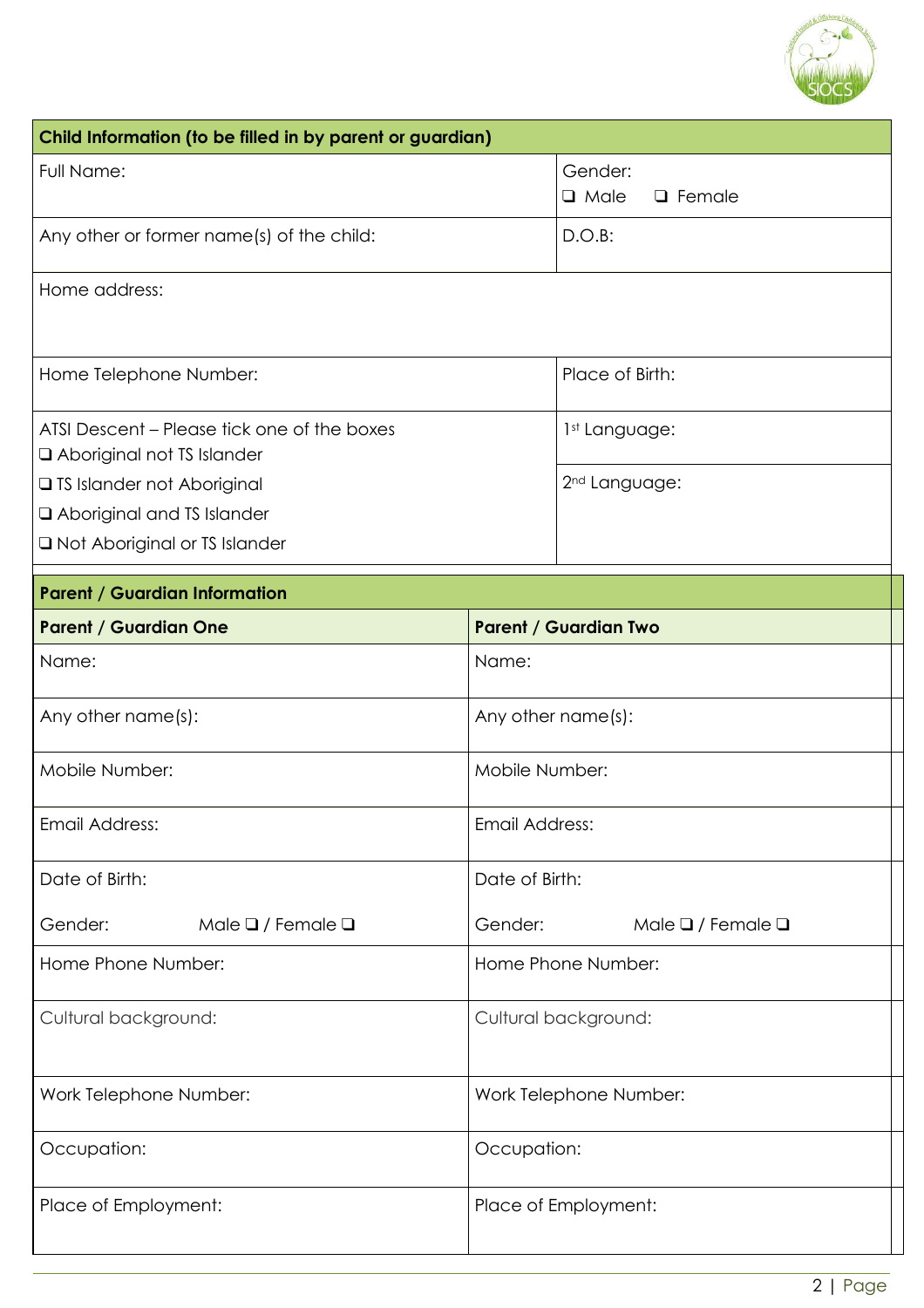

| Special Consideration: Please tick any relevant boxes                                                  |                              |                    |  |
|--------------------------------------------------------------------------------------------------------|------------------------------|--------------------|--|
| $\Box$ Child at Risk                                                                                   | Q Communication Needs        | $\Box$ Other needs |  |
| $\Box$ Disabled Parent                                                                                 | $\Box$ Mobility Needs        |                    |  |
| $\Box$ Learning Needs                                                                                  | <b>Q</b> Interpersonal Needs |                    |  |
| Is there any person that is prohibited from contacting / assessing your child?<br>$\Box$ Yes $\Box$ No |                              |                    |  |
| If Yes, please provide appropriate evidence of the custody order or AVO and a photo of the             |                              |                    |  |

Prohibited Person/s

#### **Emergency Carer / Guardian Contact Information**

By giving the details of two emergency contact people, you are permitting the service to contact these persons in case of an emergency where parents / guardians cannot be contacted

**NOTE:** Emergency contact people must be someone **OTHER** than parents or guardians

| <b>Emergency Contact One</b>       | <b>Emergency Contact Two</b>       |
|------------------------------------|------------------------------------|
| Name:                              | Name:                              |
| Any other name(s):                 | Any other name(s):                 |
| Relationship:                      | Relationship:                      |
| Mobile Number:                     | Mobile Number:                     |
| Date of Birth:                     | Date of Birth:                     |
| Home Number:                       | Home Number:                       |
| Home Address:                      | Home Address:                      |
| Work Number:                       | Work Number:                       |
| <b>Q</b> General pick up permitted | <b>Q</b> General pick up permitted |
| <b>Q</b> Emergency pick up only    | <b>Q</b> Emergency pick up only    |
| Any other information:             | Any other information:             |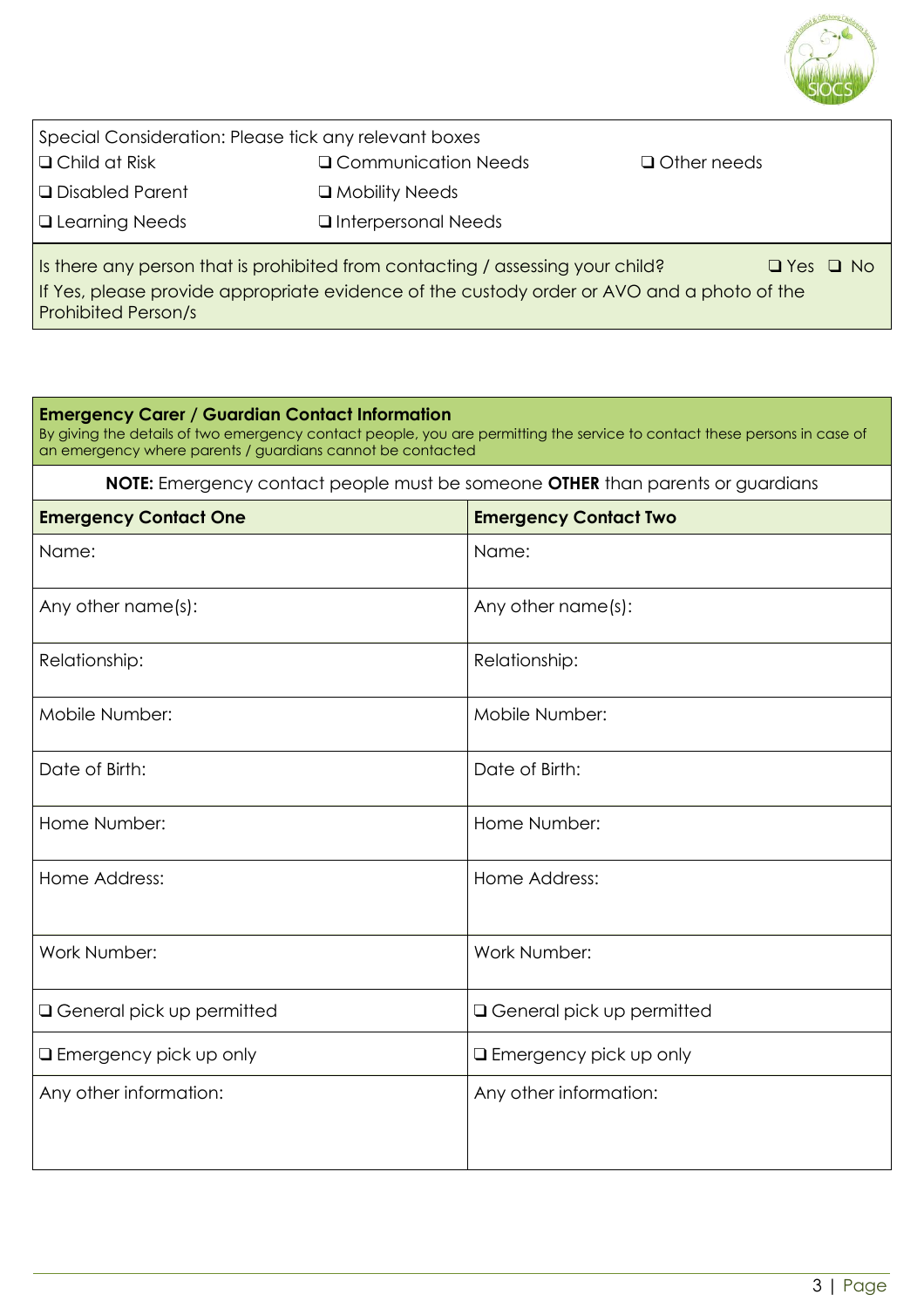

#### **Authorised Persons to consent to medical treatment & administration of medicines** Only persons listed here are permitted to sign off on consent for employees to administer medicines to your child and/or to seek necessary medical treatment (from a registered medical practitioner, hospital or ambulance service and for your child to be transported in an ambulance) while at the service Name: Relationship: Name: Relationship: Name: Relationship: Name: Relationship:

| Authorised Persons to permit a child on an excursion/incursion<br>Only persons listed here are permitted to sign off on consent for your child to attend any service excursions/incursions |               |  |
|--------------------------------------------------------------------------------------------------------------------------------------------------------------------------------------------|---------------|--|
| Name:                                                                                                                                                                                      | Name:         |  |
| Relationship:                                                                                                                                                                              | Relationship: |  |
| Name:                                                                                                                                                                                      | Name:         |  |
| Relationship:                                                                                                                                                                              | Relationship: |  |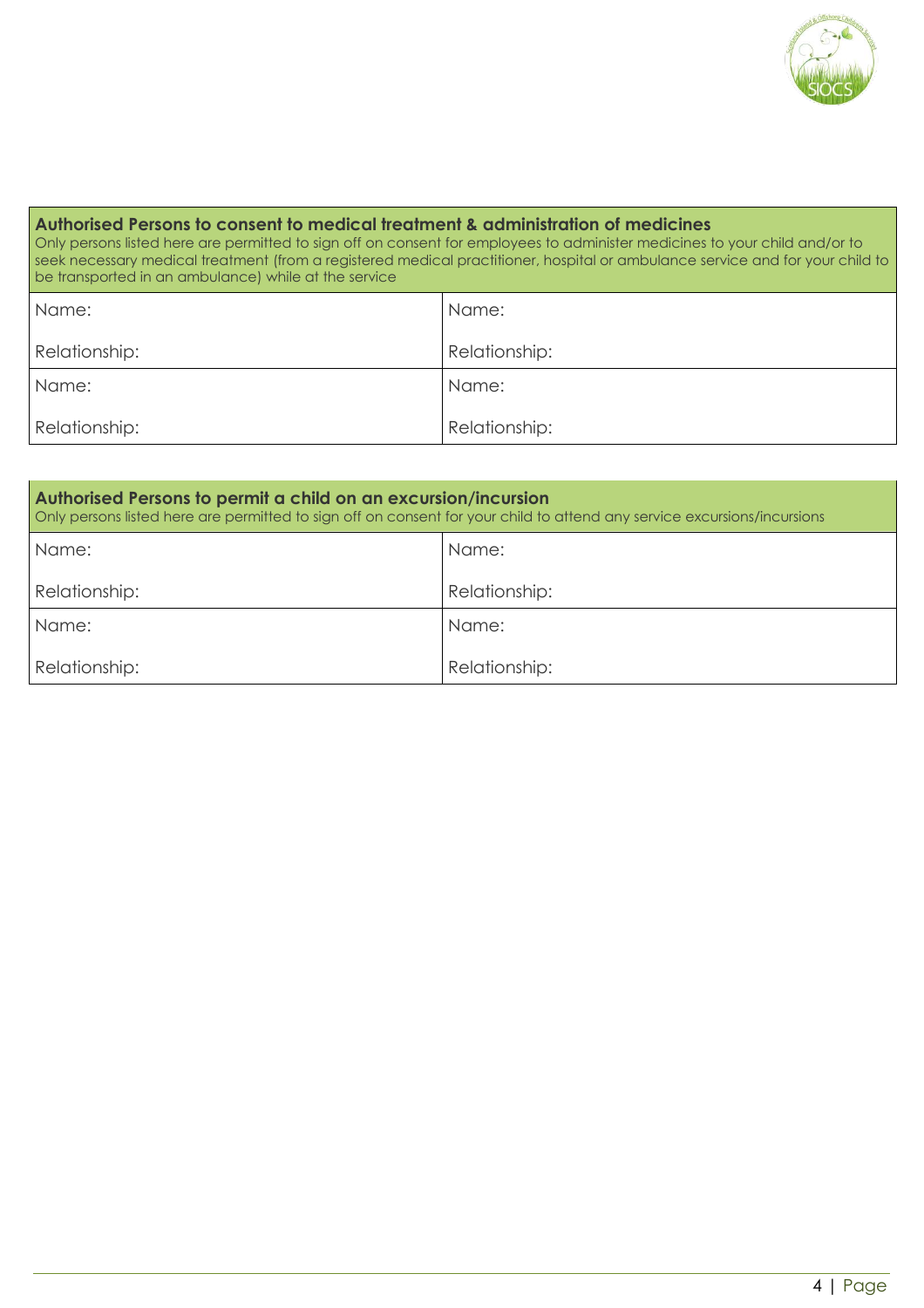

#### **Fee Subsidies – Child Care Benefit (CCB) and Child Care Rebate (CCR)**

CCB & CCR are managed by the Family Assistance Office (FAO). In order to receive either subsidy you will be required to register your details with the FAO or centrelink. Our service is registered as a provider of 'Approved Care' under the Child Care Management System (CCMS). Under the CCMS the Federal Government provides us with each family's approval details directly, which is why each family must be registered with the FAO.

Please complete the following information accurately to ensure that your (Customer Reference Number) CRN is linked to our service and to enable you to receive CCB and/or CCR.

#### **Person Registered for CCB with the Family Assistance Office/Centrelink**

Full Name:

Date of Birth: example and the Customer Reference Number:

#### **Child Registered for CCB with the Family Assistance Office/Centrelink**

Full Name:

Date of Birth:\_\_\_\_\_\_\_\_\_\_\_\_\_\_\_\_\_\_\_\_\_\_\_\_\_\_\_\_\_\_\_\_Customer Reference Number:\_

Has this child attended another Child Care Service this financial year? ❑ Yes ❑ No

Is the child attending multiple Child Care Services? ❑ Yes ❑ No

#### **Other Children in Care/Multiple Child CCB Percentage**

If you have other children who are registered for CCB at another service i.e. before and after school care, please complete the following information to ensure that you have the Multiple CCB percentage applied to your account. As this information may change, we will ask you for updates throughout the year to ensure the correct CCB percentage is applied.

#### **Details of other children in care**

|    | Full Name:    | <b>DOB</b> | אם<<br>ا ⊼ا ب |  |
|----|---------------|------------|---------------|--|
|    | 2. Full Name: | <b>DOB</b> | CRN           |  |
| ັ. | Full name:    | ∩∩P        | ∼DN           |  |

#### **Payment of Fees**

Please state who will be liable and responsible for the payment of fees

| Full name: | Signature |
|------------|-----------|
| Full name: | Signature |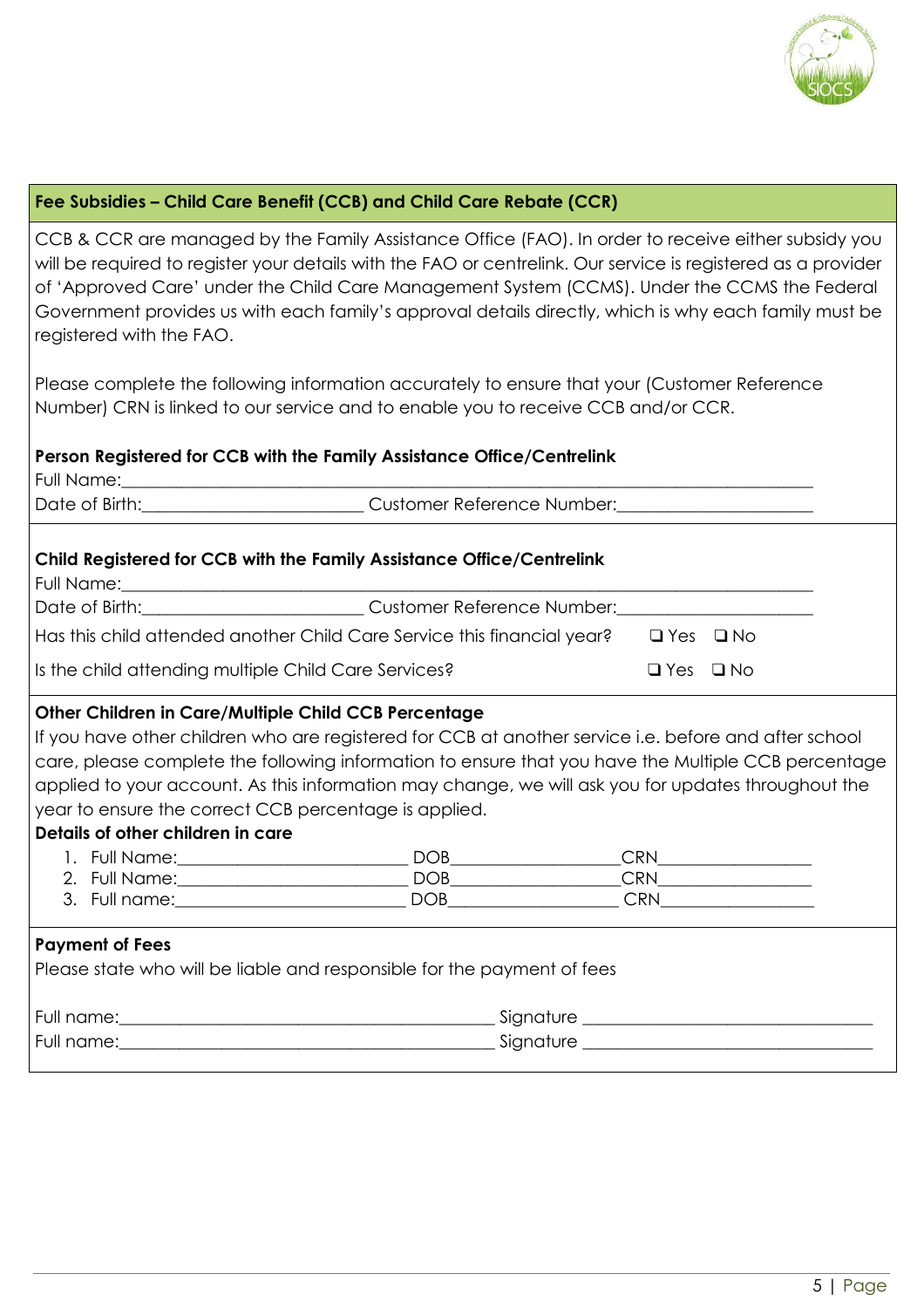

| <b>Health Information</b><br>It is important to keep the following information current at all times. This information can be invaluable in an<br>emergency situation.            |               |                          |
|----------------------------------------------------------------------------------------------------------------------------------------------------------------------------------|---------------|--------------------------|
| Child's Doctor:                                                                                                                                                                  | Phone Number: |                          |
| Address:                                                                                                                                                                         |               |                          |
| Child's Dentist:                                                                                                                                                                 | Phone Number: |                          |
| Address:                                                                                                                                                                         |               |                          |
| Child's Paediatrician or other specialist (please<br>specify):                                                                                                                   | Phone Number: |                          |
| Address:                                                                                                                                                                         |               |                          |
| Medicare Number (Emergency use only):                                                                                                                                            |               |                          |
| Name of Private Health Fund and Type of Cover:                                                                                                                                   |               |                          |
| Membership Number (if applicable):                                                                                                                                               |               |                          |
| Is your child receiving regular medical attention? Please provide details of what/when/why?                                                                                      |               |                          |
| Does this medication have any side effects which staff should be aware of?                                                                                                       |               |                          |
| Past relevant illnesses, operations or injuries:                                                                                                                                 |               |                          |
|                                                                                                                                                                                  |               |                          |
| <b>Medical Conditions</b><br>Please complete the following details to ensure the service can cater effectively to your child's dietary and<br>allergy / asthma needs. Thank you! |               |                          |
| Does your child suffer from any of the following; if yes, please provide details;                                                                                                |               |                          |
| Q Convulsions<br>$\Box$ Breath holding                                                                                                                                           |               | $\square$ Ear infections |
| □ Allergies (please specify in detail the signs, symptoms to be aware of, if any?)                                                                                               |               |                          |

\_\_\_\_\_\_\_\_\_\_\_\_\_\_\_\_\_\_\_\_\_\_\_\_\_\_\_\_\_\_\_\_\_\_\_\_\_\_\_\_\_\_\_\_\_\_\_\_\_\_\_\_\_\_\_\_\_\_\_\_\_\_\_\_\_\_\_\_\_\_\_\_\_\_\_\_\_\_\_\_\_\_\_\_\_\_\_\_\_\_\_\_\_\_\_\_\_\_\_\_

\_\_\_\_\_\_\_\_\_\_\_\_\_\_\_\_\_\_\_\_\_\_\_\_\_\_\_\_\_\_\_\_\_\_\_\_\_\_\_\_\_\_\_\_\_\_\_\_\_\_\_\_\_\_\_\_\_\_\_\_\_\_\_\_\_\_\_\_\_\_\_\_\_\_\_\_\_\_\_\_\_\_\_\_\_\_\_\_\_\_\_\_\_\_\_\_\_\_\_\_  $\_$  , and the contribution of the contribution of the contribution of the contribution of the contribution of  $\mathcal{L}_\text{max}$ 

 $\_$  , and the set of the set of the set of the set of the set of the set of the set of the set of the set of the set of the set of the set of the set of the set of the set of the set of the set of the set of the set of th

❑ Other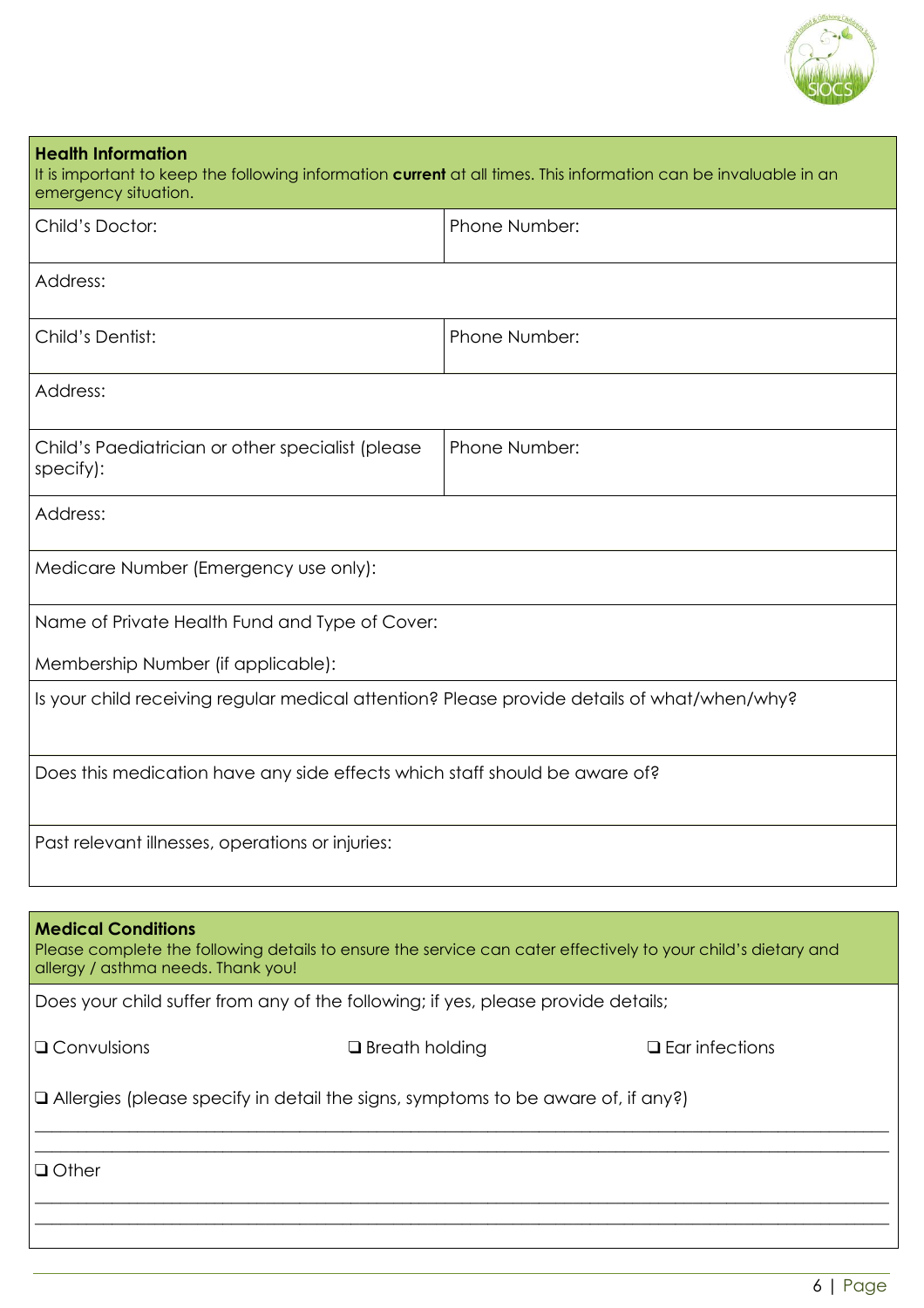

| <b>Asthma</b>                                                                                                                                                                                                                                                                                                                                                      |                                |                         |
|--------------------------------------------------------------------------------------------------------------------------------------------------------------------------------------------------------------------------------------------------------------------------------------------------------------------------------------------------------------------|--------------------------------|-------------------------|
| Has your child ever suffered from asthma?                                                                                                                                                                                                                                                                                                                          |                                | $\Box$ Yes<br>$\Box$ No |
| If Yes, you will need to complete a detailed asthma information sheet with your child's doctor for your<br>child. Please obtain this form from the Approved Provider/Nominated Supervisor and return it as soon as<br>possible to be placed in your child's file.                                                                                                  |                                |                         |
| If your child does not suffer from asthma, do you give the service first aid<br>officers permission to administer an asthma inhaler in the case of an<br>emergency should your child suffer an asthma attack?                                                                                                                                                      |                                | $\Box$ Yes<br>$\Box$ No |
|                                                                                                                                                                                                                                                                                                                                                                    |                                |                         |
| <b>Anaphylaxis</b>                                                                                                                                                                                                                                                                                                                                                 |                                |                         |
| Has your child ever suffered from, or is at risk of anaphylactic shock?<br>$\Box$ Yes<br>$\Box$ No<br>If Yes, you will need to complete a detailed anaphylaxis plan with your<br>child's doctor for your child. Please obtain this form from the Approved<br>Provider/Nominated Supervisor and return it as soon as possible to be<br>placed in your child's file. |                                |                         |
| Does your child have an prescribed epipen?                                                                                                                                                                                                                                                                                                                         |                                | $\Box$ Yes<br>$\Box$ No |
| If yes, do you give permission for an SIOCS employee to administer the<br>prescribed epipen to your child should they be experiencing an<br>anaphylactic reaction while at the service?                                                                                                                                                                            |                                | $\Box$ Yes<br>$\Box$ No |
| If your child has not previously experienced an anaphylactic reaction, yet<br>has an anaphylactic reaction whilst at SIOCS, do you give permission for the<br>first aid officer at the service to administer first aid and / or an epipen<br>(Service prescribed) to your child?                                                                                   |                                | $\Box$ Yes<br>$\Box$ No |
| <b>General Information</b>                                                                                                                                                                                                                                                                                                                                         |                                |                         |
| Has your child had any of the following tests? Please give detail regarding when the tests were<br>performed and any significant outcomes.                                                                                                                                                                                                                         |                                |                         |
| Dental:                                                                                                                                                                                                                                                                                                                                                            | Eyes:                          |                         |
| Hearing:                                                                                                                                                                                                                                                                                                                                                           | Does your child have grommets? |                         |
| Orthopaedic:<br>Speech:                                                                                                                                                                                                                                                                                                                                            |                                |                         |
| Additional needs of your child (e.g. management / equipment):                                                                                                                                                                                                                                                                                                      |                                |                         |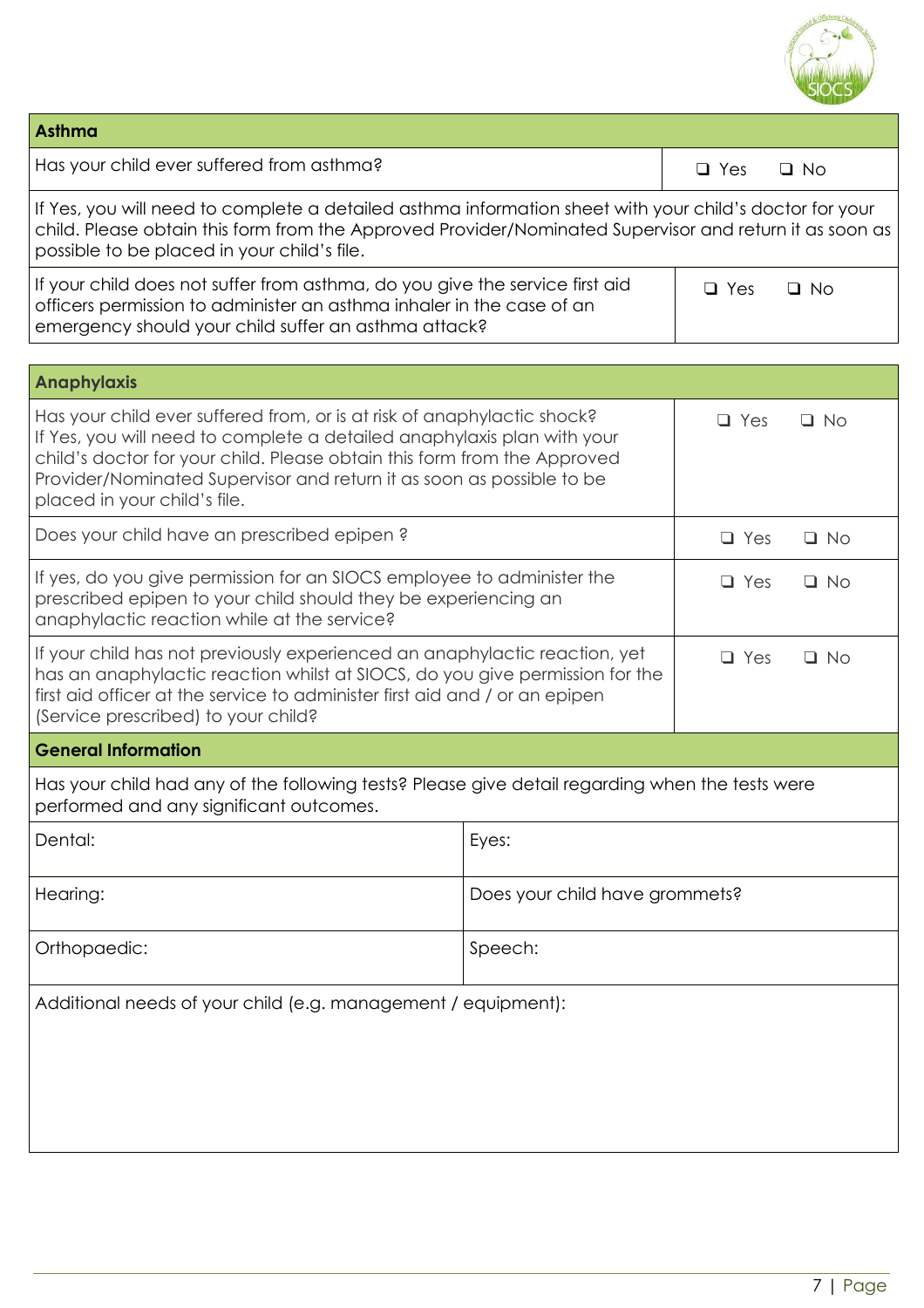

#### **OFFICE USE ONLY**

Child with a Health Record

| Name of Approved Provider, Nominated Supervisor or employee who sighted /copied the Health |  |
|--------------------------------------------------------------------------------------------|--|
| Record:                                                                                    |  |

Signature: \_\_\_\_\_\_\_\_\_\_\_\_\_\_\_\_\_\_\_\_\_\_\_\_\_\_\_\_\_\_\_\_\_\_\_\_\_\_\_\_\_\_\_\_\_\_\_ Date: \_\_\_\_\_\_\_\_\_\_\_\_\_\_\_\_\_\_\_\_\_\_\_\_\_\_\_\_\_\_\_\_

#### **Childhood Diseases**

Please indicate whether your child has had any of the following;

| $\Box$ Measles              | $\square$ Mumps | □ Chicken Pox | □ German Measles |
|-----------------------------|-----------------|---------------|------------------|
| $\Box$ Other (please state) |                 |               |                  |
|                             |                 |               |                  |

#### **Birth Certificate**

Please attach a certified copy of your child's birth certificate and supply the original birth certificate for viewing when you return this form.

| <b>OFFICE USE ONLY</b>                           |       |
|--------------------------------------------------|-------|
| Employee who sighted / copied birth certificate: |       |
| Signature:                                       | Date: |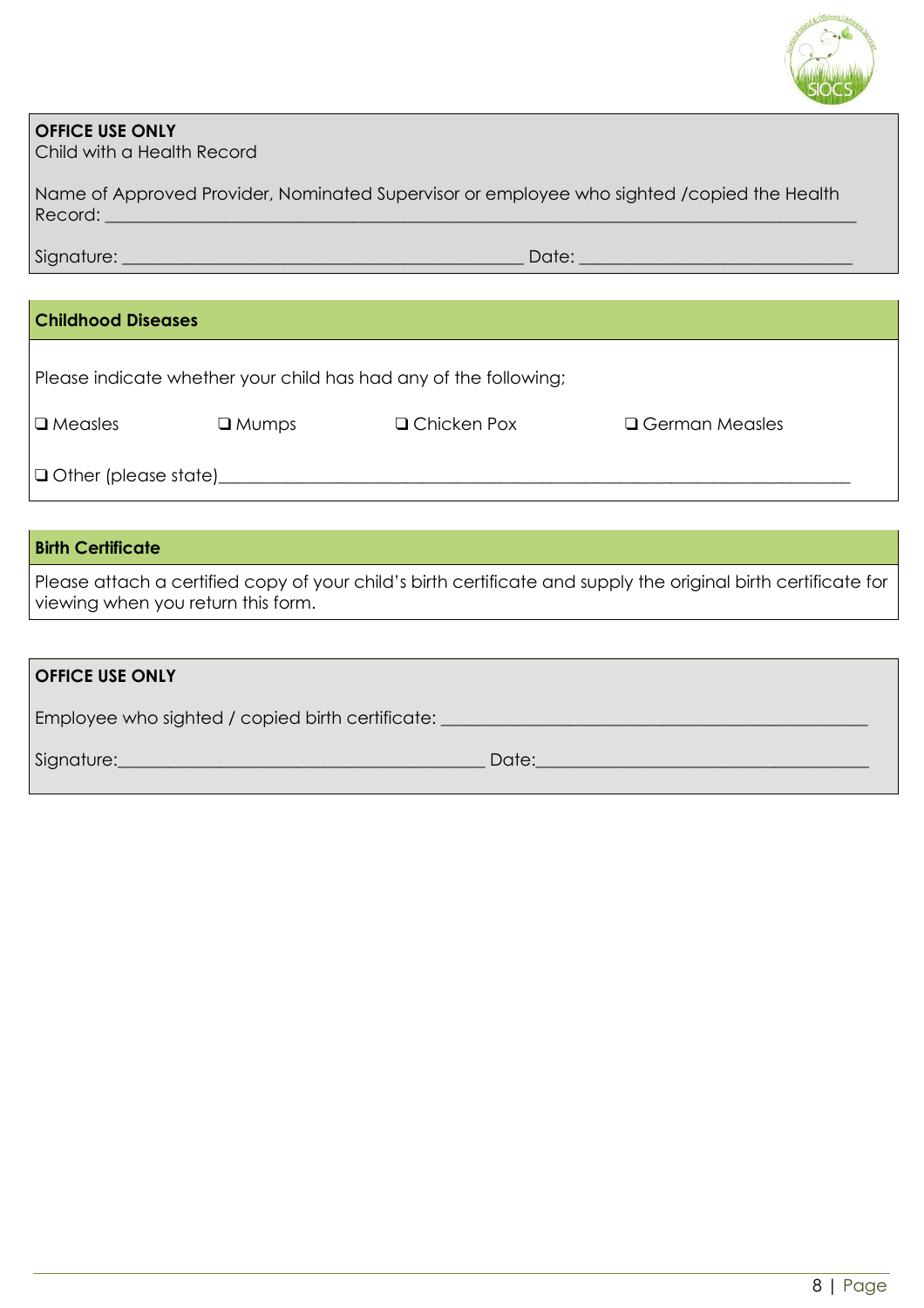

#### **Immunisation**

You will need to provide a copy of your child's immunisation history and it will need to be in an approved format – 'Immunisation History Statement' from the Australian Immunisation Register. It will be kept on file and updated as required. If your child is not immunised and an outbreak occurs in the service or local area, your child may not be able to attend the service until the outbreak has passed.

| Age          | <b>Disease Immunisation Against</b>                                                                                                                                         |
|--------------|-----------------------------------------------------------------------------------------------------------------------------------------------------------------------------|
| <b>Birth</b> | <b>Hepatitis B</b>                                                                                                                                                          |
| 2 Months     | Diphtheria-Tetanus-Whooping Cough<br><b>Hepatitis B</b><br>Haemophilus Influenzae Type b (Hib)<br>Polio<br>Pneumococcal disease<br>Rotavirus                                |
| 4 Months     | Diphtheria-Tetanus-Whooping Cough<br><b>Hepatitis B</b><br>Haemophilus Influenzae Type b (Hib)<br>Polio<br>Pneumococcal disease<br>Rotavirus                                |
| 6 Months     | Diphtheria-Tetanus-Whooping Cough<br><b>Hepatitis B</b><br>Haemophilus Influenzae Type b (Hib)<br>(may be given depending on vaccine type)<br>Polio<br>Pneumococcal disease |
| 12 Months    | Haemophilus Influenzae Type b (Hib)<br>Measles - Mumps - Rubella<br>Meningococcal C disease                                                                                 |
| 18 Months    | Measles, mumps, rubella, varcella (chickenpox)<br>(MMRV)                                                                                                                    |
| 4 Years      | Diphtheria-Tetanus-Whooping Cough<br>Measles - Mumps - Rubella<br>Polio                                                                                                     |

Please indicate if your child has or has not been fully immunised:

❑ My child has **not been** immunised

❑ My child **has** been immunised

Please note, in order to receive Child Care Benefit (CCB) concession to your fees, we would like to *advise that the Family Assistance Office requires your child to be fully immunised and up-to-date. Alternatively, you are able to provide a statutory declaration to the Family Assistance Office notifying them of your choice not to immunise your child and this may then allow you to access CCB.*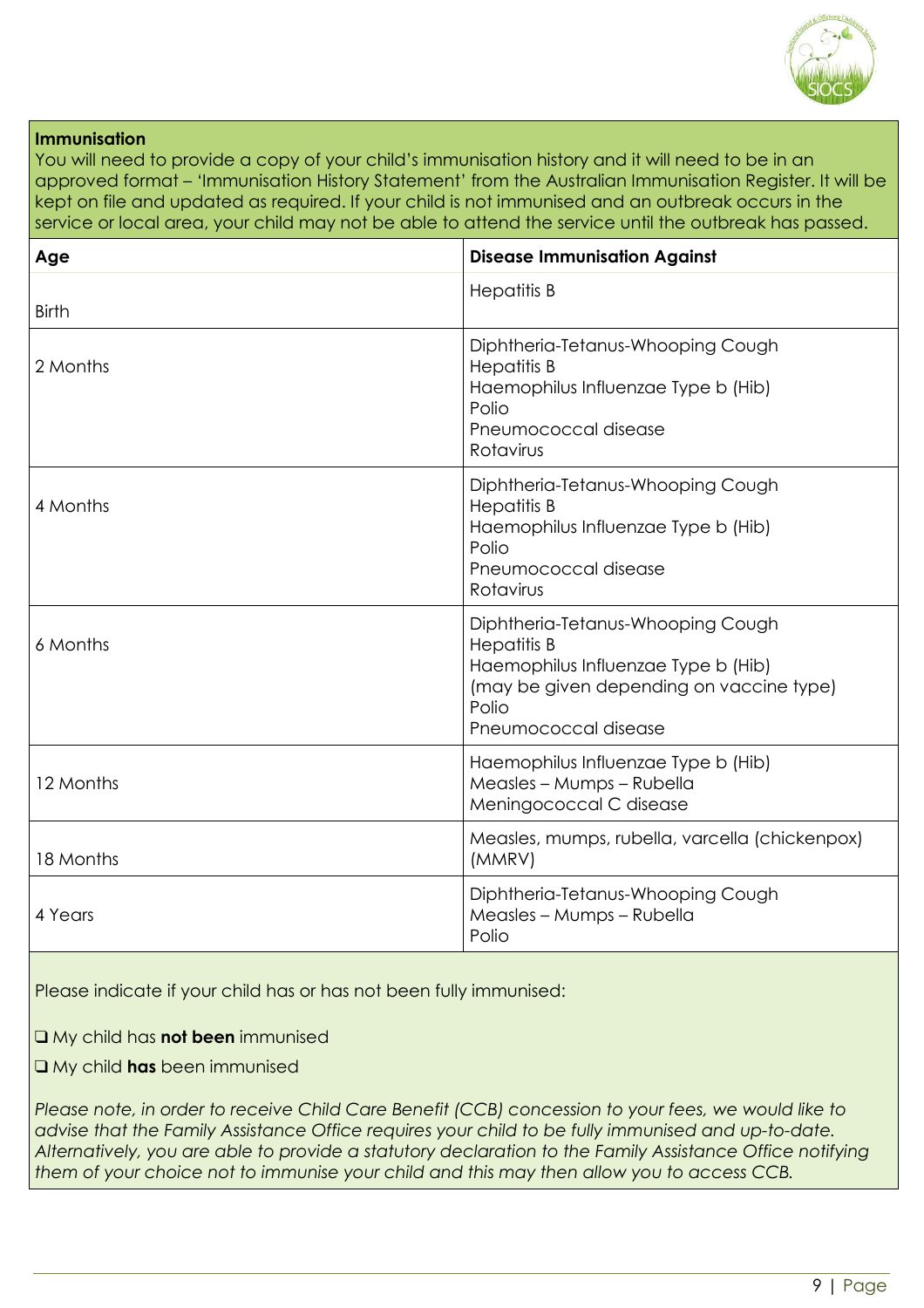

| <b>OFFICE USE ONLY</b>                             |       |
|----------------------------------------------------|-------|
| Employee who sighted / copied immunisation record: |       |
| Signature:                                         | Date: |

| <b>Agreements</b><br>Our service requires parental / guardian consent for certain procedures, routines and events relating to individual<br>children. Please read the following statements with care indicating your preference of permission.                                                                                                                                                                                                                                                                                                                                                                                                                               |                                |
|------------------------------------------------------------------------------------------------------------------------------------------------------------------------------------------------------------------------------------------------------------------------------------------------------------------------------------------------------------------------------------------------------------------------------------------------------------------------------------------------------------------------------------------------------------------------------------------------------------------------------------------------------------------------------|--------------------------------|
| <b>Emergency Medical Attention:</b><br>I/we the undersigned, being parents/guardians of the before mentioned<br>child, do hereby authorise SIOCS to obtain any ambulance or hospital<br>assistance as is deemed necessary for the welfare of my/our child.<br>If every reasonable effort to contact me/us has failed, and the doctor considers<br>immediate medication, anaesthetic or minor surgery necessary, the doctor has my/our<br>permission to administer same.<br>When I/we are unable to attend or be contacted, we authorise SIOCS to<br>obtain any non-life threatening medical or dental assistance, as is deemed necessary<br>for the welfare of my/our child. | $\Box$ Yes $\Box$<br>No        |
| <b>Paracetamol (Panadol):</b><br>I/we give permission for the SIOCS team to administer Panadol to my/our child in the event<br>of my/our child having a temperature exceeding 38°C and I will be notified if Panadol is<br>administered.                                                                                                                                                                                                                                                                                                                                                                                                                                     | $\Box$ Yes $\Box$<br><b>No</b> |
| Asthma / Anaphylaxis / Allergy Plan Display:<br>I/we give permission for the SIOCS team to display my child's asthma / Anaphylaxis plan<br>and/or allergy plans in a relevant location throughout the service for the purpose of easy<br>execution.                                                                                                                                                                                                                                                                                                                                                                                                                          | $\Box$ Yes $\Box$<br><b>No</b> |
| Sunscreen:<br>I/we give permission for the SIOCS team to apply SPF 30+ sunscreen to my/our child prior to<br>going outdoors. If your child has an allergy to sunscreen you will be required to bring in your<br>own sunscreen suitable for their sensitive skin.                                                                                                                                                                                                                                                                                                                                                                                                             | $\Box$ Yes $\Box$<br><b>No</b> |
| <b>Service Policies and Procedures:</b><br>I/we agree to abide by the service policies and procedures for families using the service.                                                                                                                                                                                                                                                                                                                                                                                                                                                                                                                                        | $\Box$ Yes $\Box$<br><b>No</b> |
| Photography Permission (For use within the service):<br>I/we consent to my/our child's participation in any film or photograph which may be taken<br>while he/she is at the service and on excursions as long as it is anonymous. I/we give<br>permission for our child's photograph to be included in daily records and long-term displays<br>at the service.                                                                                                                                                                                                                                                                                                               | $\Box$ Yes $\Box$<br><b>No</b> |
| <b>Photography Permission (For emailing purposes):</b><br>I/we give permission for our child's photograph to be included in daily<br>diaries/programs/newsletters that may be emailed to parents of enrolled children.                                                                                                                                                                                                                                                                                                                                                                                                                                                       | $\Box$ Yes $\Box$<br><b>No</b> |
| <b>Photography Permission (For marketing purposes):</b><br>I/we consent to my/our child's participation in any film or photograph which may be used<br>for marketing or publishing purposes by the service. I/We understand that our child's name<br>may be published, however in such case further permission must be granted by me/us.                                                                                                                                                                                                                                                                                                                                     | $\Box$ Yes $\Box$<br><b>No</b> |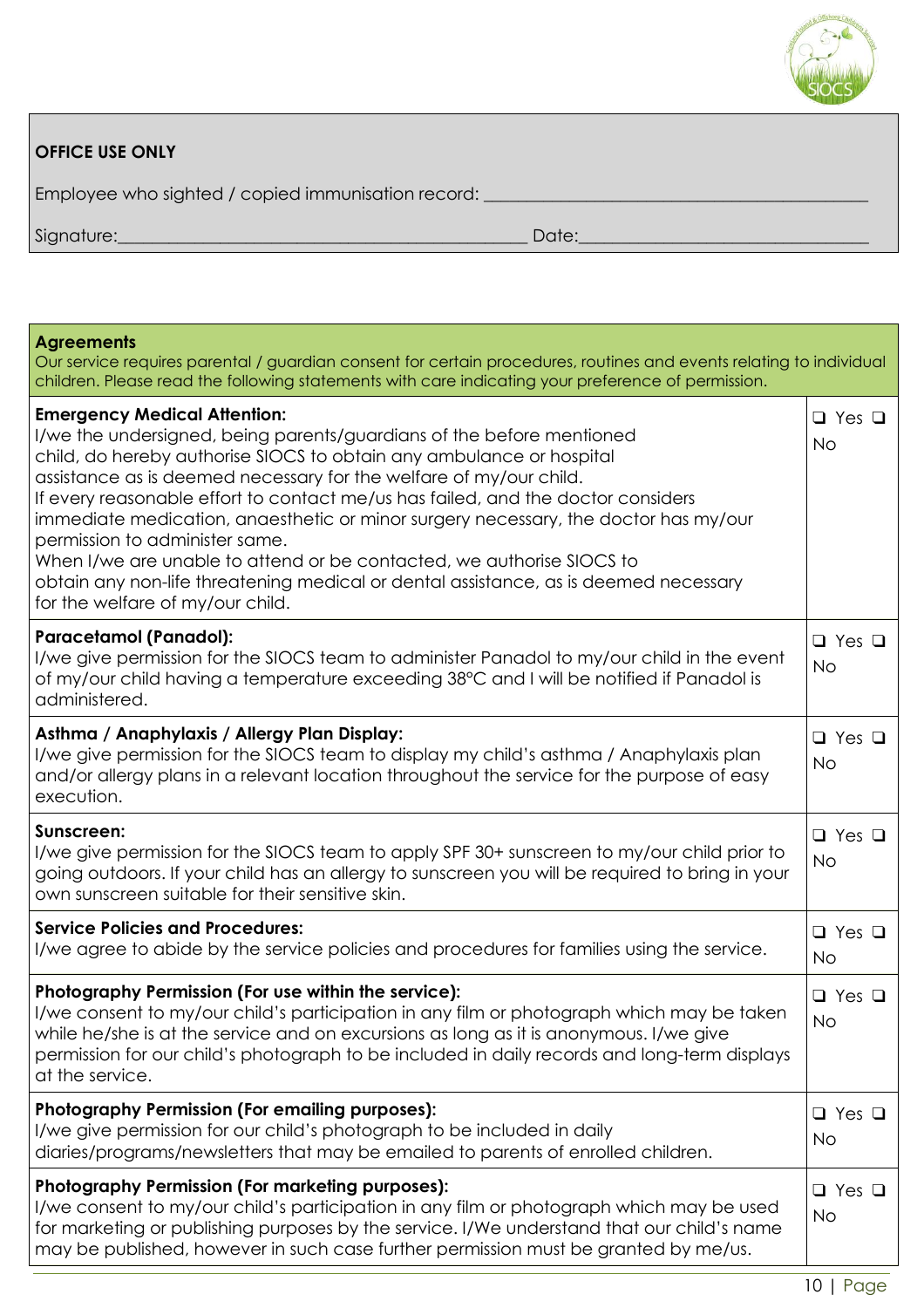

| <b>Observation and Developmental Documentation:</b><br>I/we consent to my/our child being the subject of observations for development records<br>and training purposes. I/We hereby give permission for our child to be observed by students<br>and trainees, engaging in professional practicum placements at the service.         |                               |  |  |  |  |  |
|-------------------------------------------------------------------------------------------------------------------------------------------------------------------------------------------------------------------------------------------------------------------------------------------------------------------------------------|-------------------------------|--|--|--|--|--|
| <b>Regular Outings:</b><br>I/we consent to our child partaking in any regular outing organised by the service within a<br>Ikm radius of the service premises i.e. local park; where the route will not cross any major<br>road crossings. Further permission will be sought if an excursion requires any form of<br>transportation. |                               |  |  |  |  |  |
| <b>Parent / Guardian One:</b>                                                                                                                                                                                                                                                                                                       | <b>Parent / Guardian Two:</b> |  |  |  |  |  |
| Signature: Management and the state of the state of the state of the state of the state of the state of the state of the state of the state of the state of the state of the state of the state of the state of the state of t<br>Signature: Management of the Signature:                                                           |                               |  |  |  |  |  |
| Date: the contract of the contract of the contract of the contract of the contract of the contract of the contract of the contract of the contract of the contract of the contract of the contract of the contract of the cont                                                                                                      |                               |  |  |  |  |  |
|                                                                                                                                                                                                                                                                                                                                     |                               |  |  |  |  |  |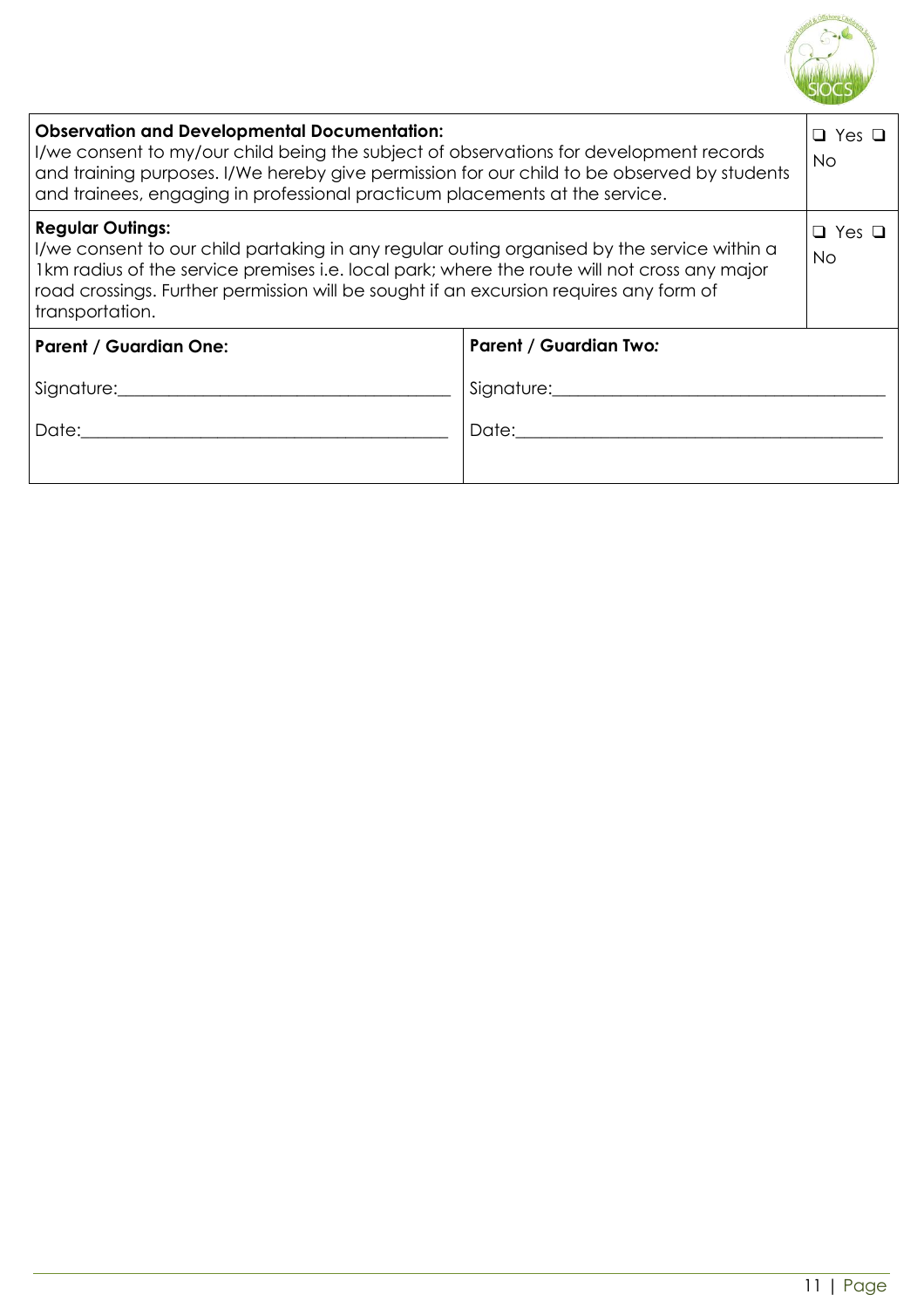

#### **Privacy Statement**

The protection of privacy and maintaining confidentiality are fundamental in providing a high quality childcare service.

The purpose of collecting sensitive information is to assist us to provide your child with an individual developmentally appropriate program that is educational, stimulating, nurturing and safe.

SIOCS requires certain information be collected, in accordance with administration of Child Care Benefit, regulations or legislation that directly relates to the operation of an early childhood education and care service.

SIOCS discloses personal and sensitive information only to the service's employees for the specific purpose of administration of the service and the care and education of your child unless otherwise required by law.

As of October 30, 2009 the Children Legislation Amendment Act 2009 increased the information sharing provisions of the Children and Young Persons (Care and Protection) Act 1998. This was to allow a freer exchange of information between government agencies and non government organisations relating to a child or young person's safety, welfare or wellbeing. Should information need to be shared, SIOCS will seek parent consent where possible. However if consent is not obtained, SIOCS will exercise the provisions of the Act should they feel the child's safety, welfare or wellbeing is of concern. SIOCS will not use or disclose personal information for any purpose that is not associated with the safety, welfare or well-being of the child or young person.

SIOCS will also obtain parent/guardian permission where possible before disclosing a child's personal and sensitive information to a professional attending our service for the specific purpose of providing a service for your child. This includes early intervention teachers, speech therapists, occupational therapists, doctors and counsellors.

Personal information collected about children is regularly disclosed to their own parents or guardians. On occasions, information such as children's personal achievements, child portfolios and photos are displayed within the boundaries of our services building or as specified in the enrolment form. Group photos are included in child portfolios, which are given to families to take home. The identities of children, other than your own are NOT made known.

Personal information supplied by the family is kept in a secure place and accessed only by employees, unless otherwise specified. Parents/Guardians have the right to access personal information collected about them or their child. However, there may be occasions when access is denied. Such occasions would include where access would have an unreasonable impact on the privacy of others, where access may result in a breach of the service's duty of care to the child or where children have provided information in confidence.

SIOCS will include your child's name, age and specific information in the child's file. They will also include your emergency contact details in a class list and in SIOCS service database. Access to these is limited to SIOCS employees.

If you provide SIOCS with the personal information of others, such as doctors or emergency contacts, we encourage you to inform them that you are disclosing that information to the Service and why. You will also need to inform them that they can access that information if they wish to do so.

SIOCS takes all reasonable precautions to ensure personal information that we collect, use and disclose is accurate, complete and up to-date. Please ensure you inform the service of any changes to the information supplied.

In order to protect the privacy of personal and sensitive information of families, children, employees and the service, SIOCS maintains the right to prohibit any interactions and correspondence via electronic media (such as Facebook, Myspace, Hotmail, Twitter or similar) between employees and families.

Employees and currently enrolled families are prohibited in having any electronic correspondence on any social networking site. The only variation in this regard is when a family already has a social networking site relationship with an employee *prior* to the family enrolling their child/ren in the service.

|  |  |  |  | I agree to the collection and use of the information supplied by me on behalf of my child |  |  |  |  |
|--|--|--|--|-------------------------------------------------------------------------------------------|--|--|--|--|
|  |  |  |  | as described in this document.                                                            |  |  |  |  |

| <b>Signature Parent / Guardian One:</b> | Signature Parent / Guardian Two: |  |  |  |  |
|-----------------------------------------|----------------------------------|--|--|--|--|
|                                         |                                  |  |  |  |  |
| Date:                                   | Date:                            |  |  |  |  |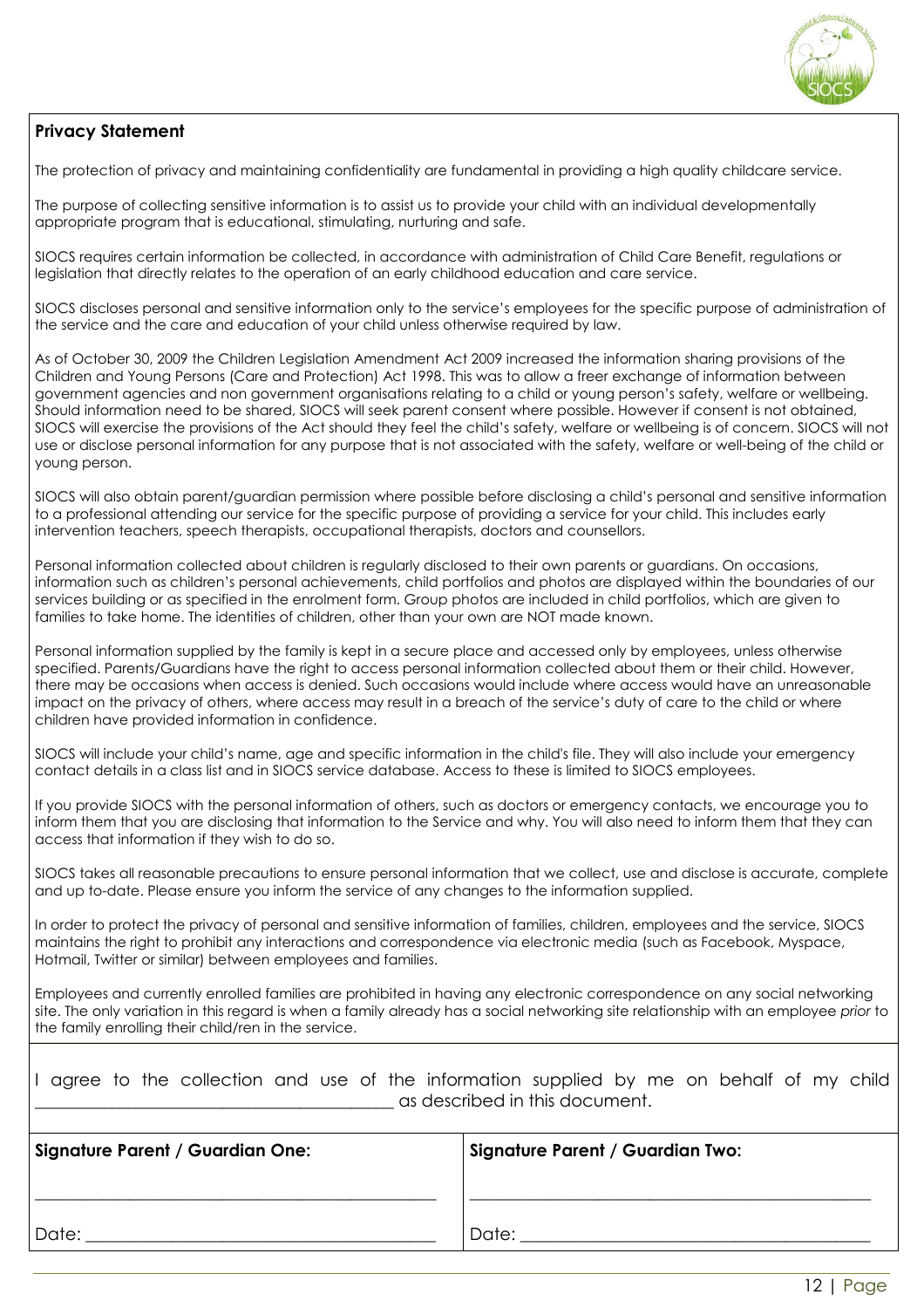

| <b>Provision of Contact / Personal Information</b>                                                                                                                                                               |                                  |  |  |  |  |  |
|------------------------------------------------------------------------------------------------------------------------------------------------------------------------------------------------------------------|----------------------------------|--|--|--|--|--|
| "All people names on this form have been notified by me as required by the Privacy Act 1998<br>which came into force in December 2001". "The people named" refers to doctor, dentist,<br>emergency contacts etc. |                                  |  |  |  |  |  |
| <b>Signature Parent / Guardian One:</b>                                                                                                                                                                          | Signature Parent / Guardian Two: |  |  |  |  |  |
| Date:                                                                                                                                                                                                            | Date:                            |  |  |  |  |  |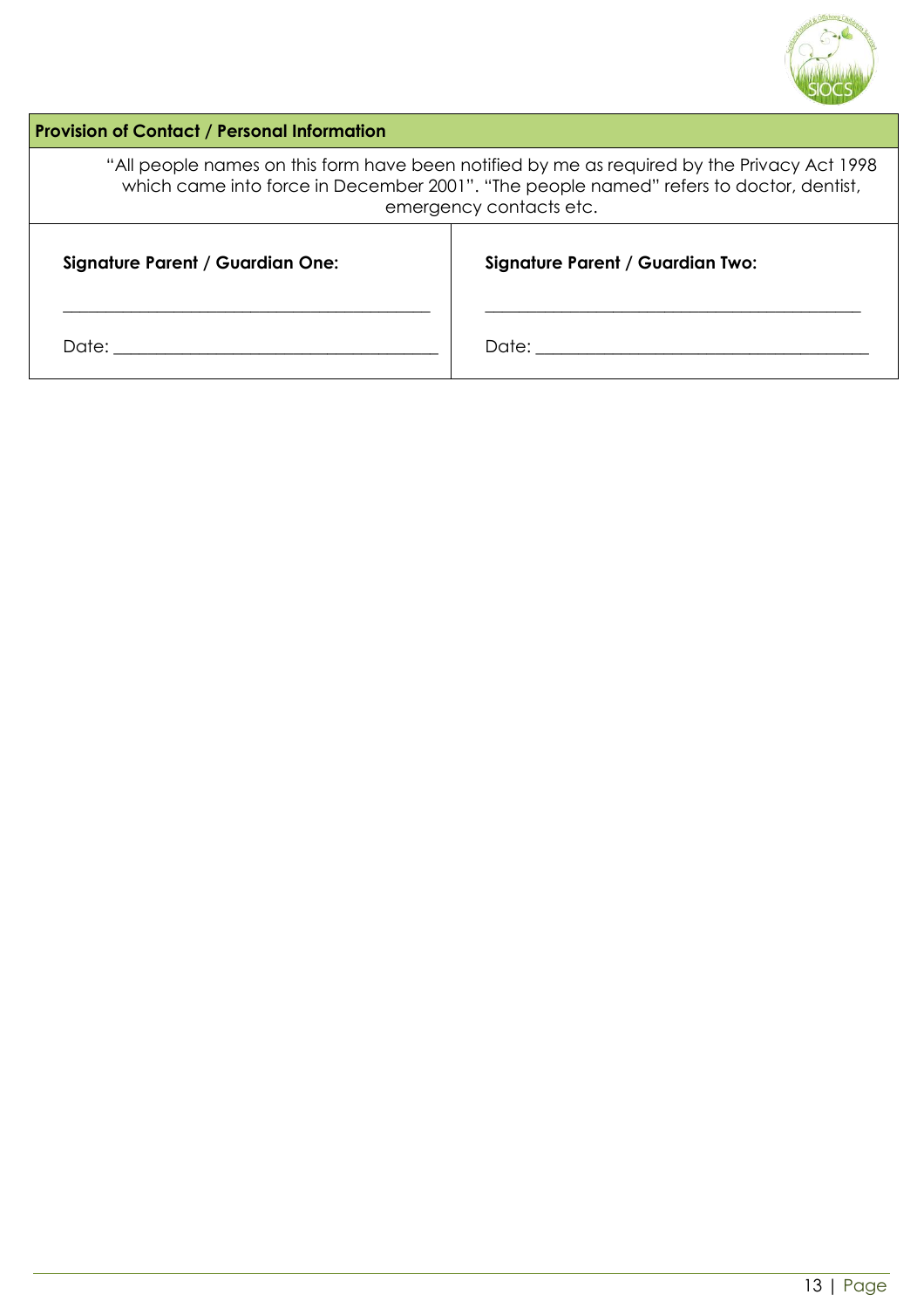

## Family Information Form

In filling out this form, you are enabling our educators and other employees to effectively plan appropriate learning experiences and routines for your child at our service. Thank You!

|          | If a language other than English is spoken at home;                            |       |               |                                                                                                          |  |
|----------|--------------------------------------------------------------------------------|-------|---------------|----------------------------------------------------------------------------------------------------------|--|
|          |                                                                                |       |               | Does your child speak English? Yes No Does your child understand English? Yes No                         |  |
|          | How would you like to share your family culture with our service?              |       |               |                                                                                                          |  |
|          | Are there any experiences that may contravene your family's values or beliefs? |       |               |                                                                                                          |  |
| service? |                                                                                |       |               | Are there any cultural practices or understandings that you would like your child to observe at our      |  |
|          |                                                                                |       |               | Please identify the family members or close acquaintances who live with or nearby your family;           |  |
|          | <b>Mother</b>                                                                  |       |               | Father Older Siblings Younger Siblings                                                                   |  |
|          | <b>Grandparents</b>                                                            | Aunts | <b>Uncles</b> | Cousins                                                                                                  |  |
|          |                                                                                |       |               |                                                                                                          |  |
|          | would like us to know?                                                         |       |               | Many families have unique family rules, values and parenting styles; is there anything specific that you |  |
|          |                                                                                |       |               |                                                                                                          |  |
|          |                                                                                |       |               |                                                                                                          |  |
|          |                                                                                |       |               |                                                                                                          |  |
|          |                                                                                |       |               |                                                                                                          |  |

 $\_$  , and the set of the set of the set of the set of the set of the set of the set of the set of the set of the set of the set of the set of the set of the set of the set of the set of the set of the set of the set of th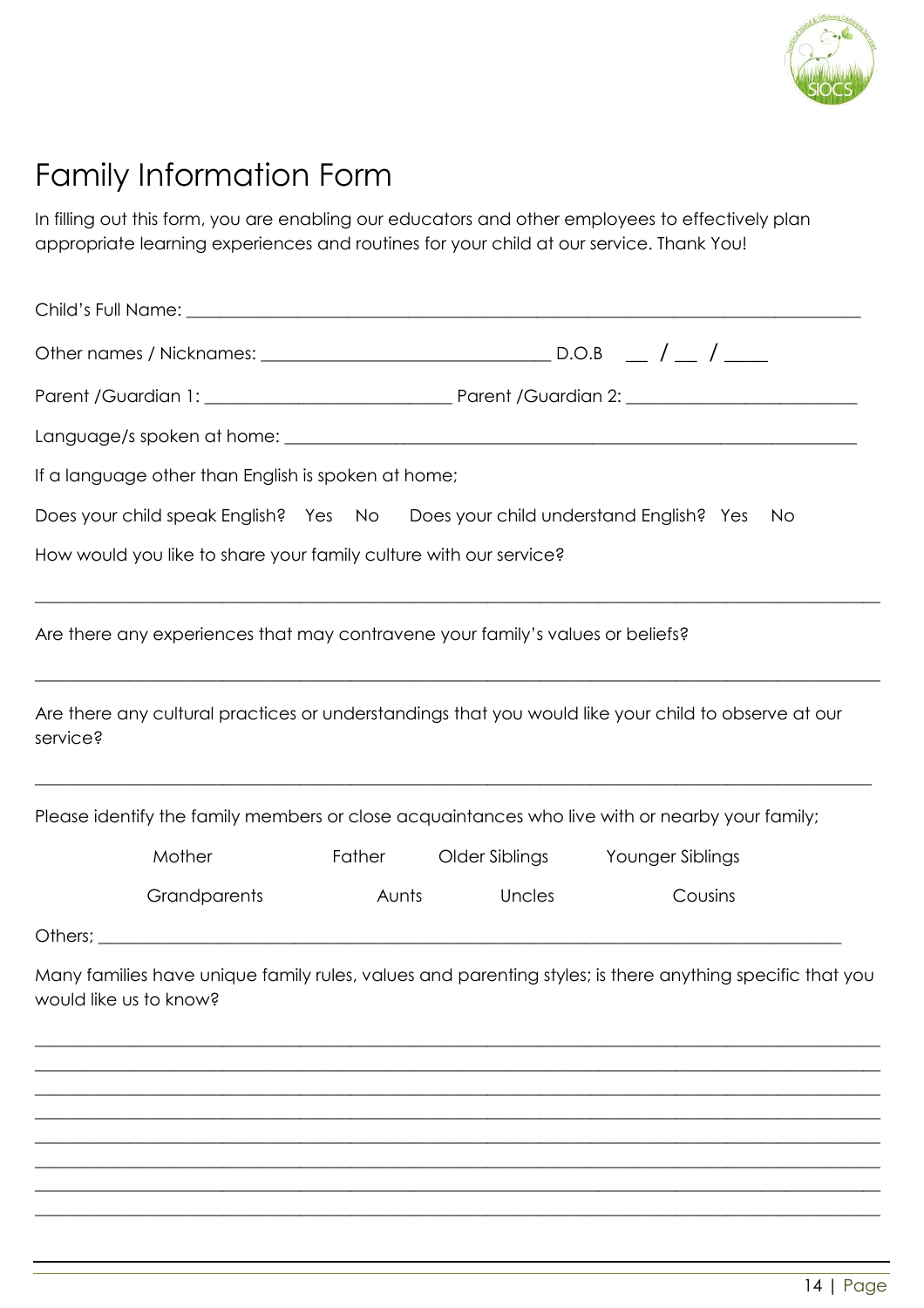

| What things does your child enjoy doing at home? ________________________________                                                                                                  |
|------------------------------------------------------------------------------------------------------------------------------------------------------------------------------------|
|                                                                                                                                                                                    |
| Has your child ever been away from you for any length of time? If so, how did they cope?                                                                                           |
| Does your child get upset in unfamiliar situations?                                                                                                                                |
| How do you view your child's relationships with other children?<br>Shy<br>Onlooker<br>Average Leader Frustrated<br>How do you find your child's behaviour in the home environment? |
| Is your family currently working with any other professionals regarding your child's behaviour or<br>development?                                                                  |
| If so, are you happy for us to work in partnership with yourself and other professionals to support your<br>child?                                                                 |
| What do you hope your child will gain from being at SIOCS?                                                                                                                         |
| What information do you consider to be important to know each day?                                                                                                                 |
| Would you like to participate in our curriculum?                                                                                                                                   |
| Are there any skills or knowledge that you feel your could contribute to our service?                                                                                              |
|                                                                                                                                                                                    |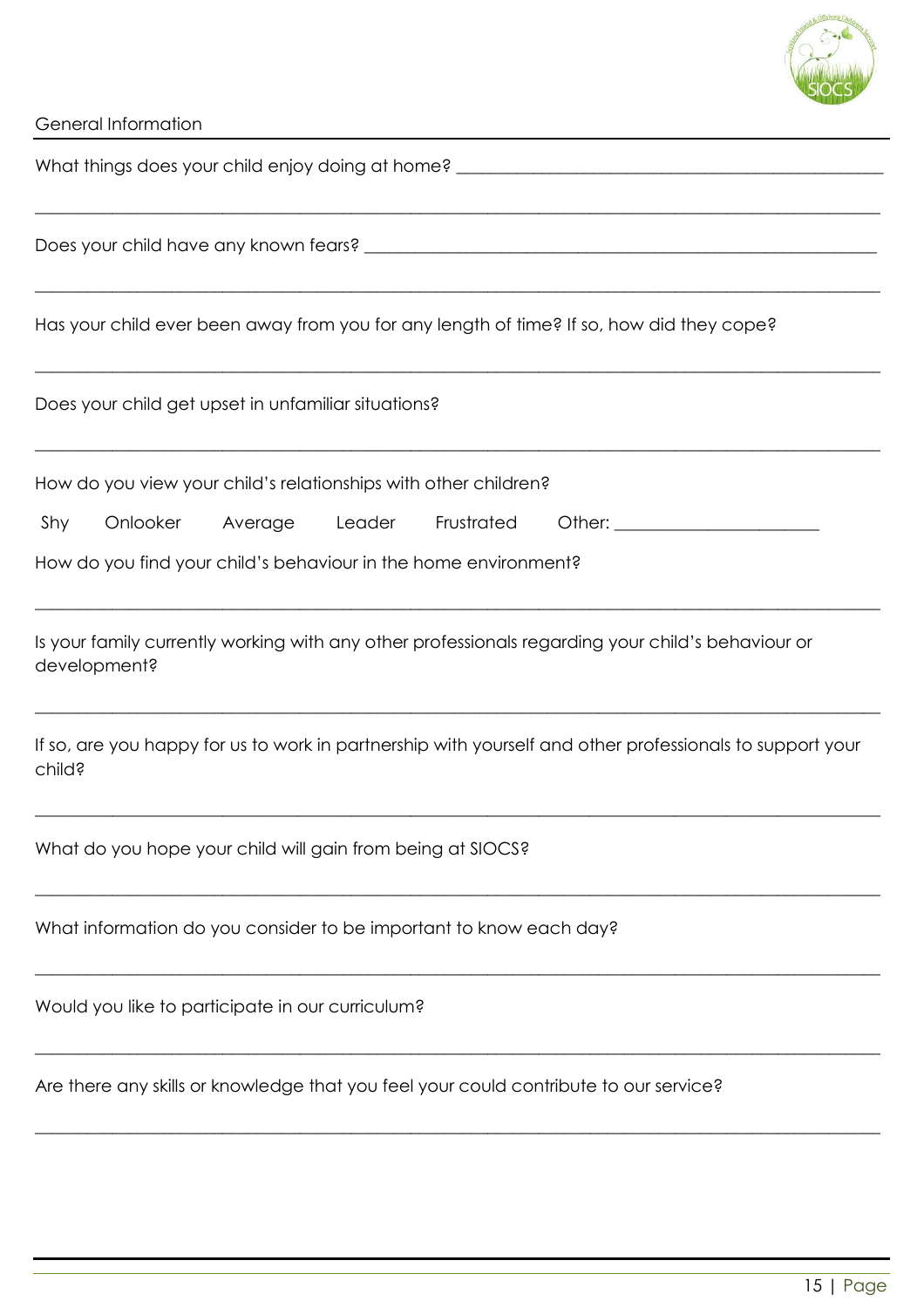| Feeding (Infants Only)                                                                                                                                                 |
|------------------------------------------------------------------------------------------------------------------------------------------------------------------------|
| Is your child currently drinking;<br><b>Breast Milk</b><br>Formula<br>Cows Milk                                                                                        |
|                                                                                                                                                                        |
| If your child is bottle fed, what are their feeding times;                                                                                                             |
| 5.                                                                                                                                                                     |
| Does your child prefer their milk feed; Warm<br>Cold                                                                                                                   |
| Does your child have reflux or any other feeding concerns?<br>Yes<br>No                                                                                                |
|                                                                                                                                                                        |
| Eating                                                                                                                                                                 |
| Does your child have any dietary restrictions or allergies?<br>Yes<br>No                                                                                               |
| If yes, do we have a current Health Management Plan for your child?<br>Yes<br><b>No</b>                                                                                |
| What is your child's current eating preference? (Infants)<br>Puree<br>Lumpy Puree<br>Solids                                                                            |
| Does your child feed themselves?<br>needs some assistance<br>Yes<br><b>No</b>                                                                                          |
| Does your child drink from a cup?<br>needs some assistance<br>Yes<br>No.                                                                                               |
| What is your child's current appetite like?<br>Small<br>Medium<br>Large                                                                                                |
| Does your child eat breakfast before they arrive to the service?<br>Yes<br>No                                                                                          |
|                                                                                                                                                                        |
|                                                                                                                                                                        |
|                                                                                                                                                                        |
| Toileting                                                                                                                                                              |
| Is your child currently;<br>In nappies<br>Toilet training<br>Toilet trained                                                                                            |
| If your child is toilet training, please include details of your toileting routine at home: where the summary                                                          |
| ,我们也不能在这里的时候,我们也不能在这里的时候,我们也不能会在这里的时候,我们也不能会在这里的时候,我们也不能会在这里的时候,我们也不能会在这里的时候,我们也不                                                                                      |
| Is your child prone to nappy rash? (Infants)<br>Yes<br><b>No</b>                                                                                                       |
| If yes, please provide a named nappy rash cream – this cream must only be an over the counter<br>cream unless you provide a medical certificate for anything stronger. |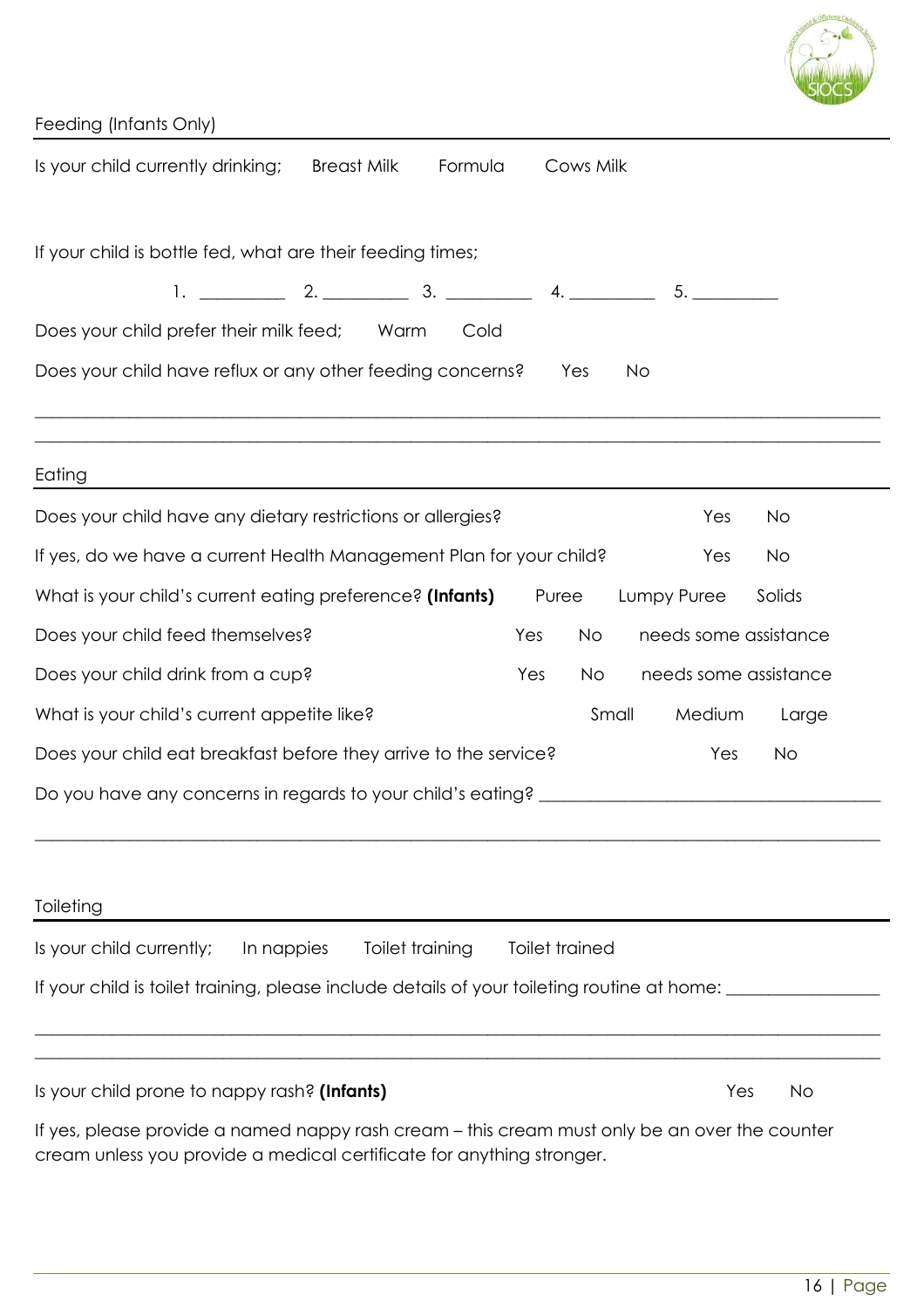

| Sleep & Rest |  |  |  |  |  |
|--------------|--|--|--|--|--|
|              |  |  |  |  |  |

| Does your child sleep during the day?                                             | Sometimes        |     |      |  |                              |
|-----------------------------------------------------------------------------------|------------------|-----|------|--|------------------------------|
| If more than one sleep per day, please indicate the routine times for your child; |                  |     |      |  |                              |
|                                                                                   | 1. $2.$ 2. 3. 4. |     |      |  |                              |
| How long does your child generally sleep for? __________________________________  |                  |     |      |  |                              |
| How does your child go to sleep? Self sooth                                       |                  |     |      |  |                              |
| Does your child have a comforter?                                                 | Dummy            | Toy | Wrap |  | Other: _____________________ |
| Does your child have any tiredness indicators? _________________________________  |                  |     |      |  |                              |